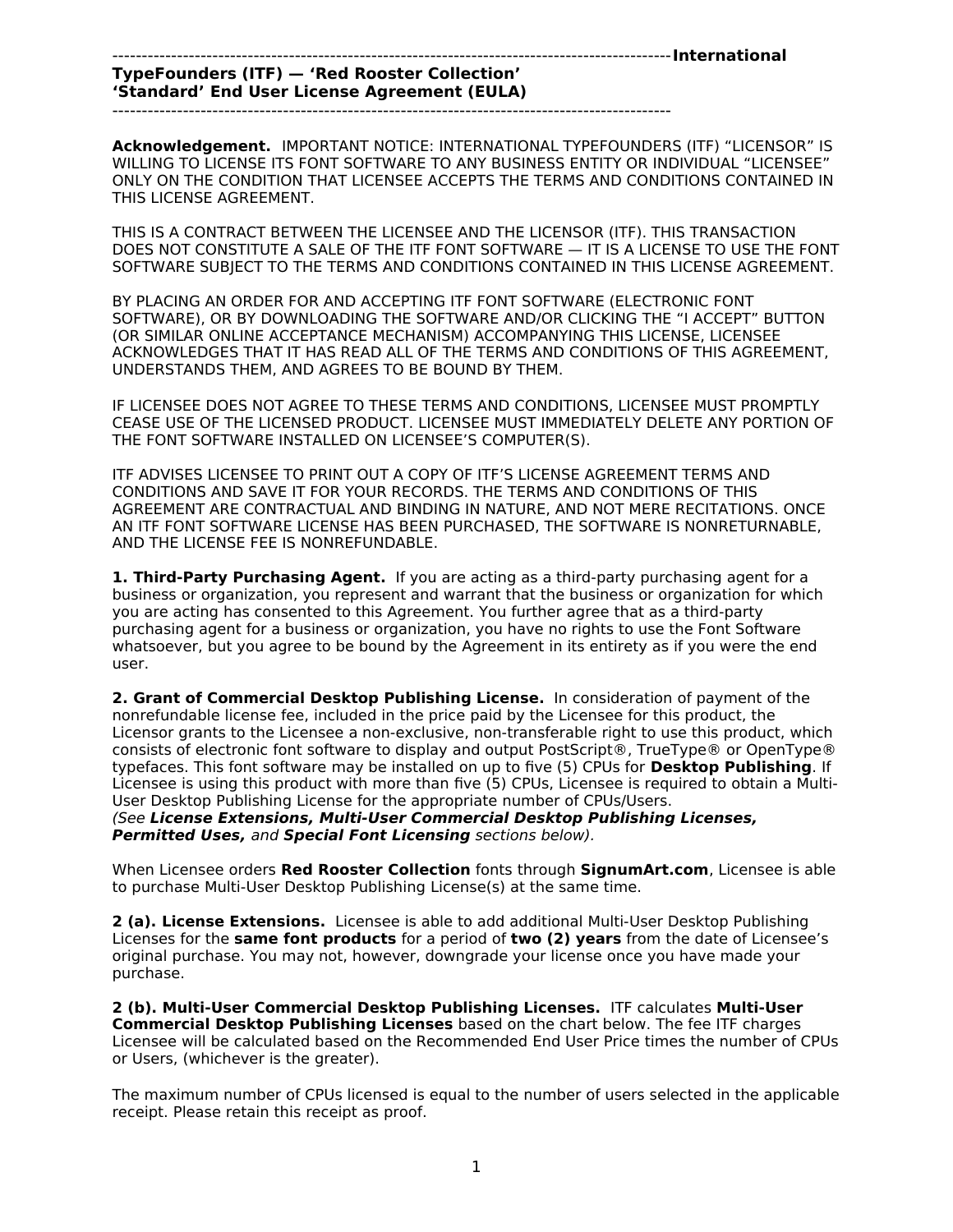| Number        | <b>Price</b>      |
|---------------|-------------------|
| of CPUs/Users | <b>Multiplier</b> |
| 1-5           | price $\times$ 1  |
| $6 - 15$      | price x 2         |
|               |                   |
| 16-30         | price x 3         |
| 31-45         | price x 4         |
| 46-65         | price x 5         |
| 66-80         | price x 6         |
| 81-95         | price x 7         |
| 96-120        | price x 8         |
|               |                   |
| 121-145       | price x 9         |
| 146-160       | price x 10        |
| 161-180       | price x 11        |
| 181-195       | price x 12        |
| 196-215       | price x 13        |
| 216-230       | price x 14        |
|               |                   |
| 231-260       | price x 15        |
| 261-300       | price x 16        |
| 301-335       | price x 17        |
| 336-375       | price x 18        |
| 376-415       | price x 19        |
| 416-460       | price x 20        |
| 461-520       | price x 21        |
|               |                   |
| 521-580       | price x 22        |
| 581-640       | price x 23        |
| 641-700       | price x 24        |
| 701-760       | price x 25        |
| 761-820       | price x 26        |
| 821-880       | price x 27        |
| 881-940       | price x 28        |
| 941-1000      | price x 29        |
|               |                   |
| 1001-1125     | price x 33        |
| 1126-1250     | price x 36        |
| 1251-1375     | price x 40        |
| 1376-1500     | price x 43        |
| 1501-1625     | price x 47        |
| 1626-1750     | price x 50        |
| 1751-1875     | price x 54        |
| 1876-2000     | price x 57        |
|               |                   |
| 2001-2125     | price x 61        |
| 2126-2250     | price x 64        |
| 2251-2375     | price x 68        |
| 2376-2500     | price x 71        |
| 2501-2625     | price x 75        |
| 2626-2750     | price x 78        |
| 2751-2875     | price x 82        |
|               |                   |
| 2876-3000     | price x 85        |
| 3001-3500     | price x 99        |
| 3501-4000     | price x 113       |
| 4001-4500     | price x 127       |
| 4501-5000     | price x 141       |

If Licensee's Multi-User Desktop Publishing Licensing requirements exceed the chart above, please contact ITF or one their Authorized Distributors or Resellers for additional information.

**3. Ownership.** This Agreement does not constitute an exclusive sale of the original product to the Licensee. The Licensee acknowledges and agrees that ITF retains all intellectual property rights, title and ownership of any of its electronic font software. This title and ownership extends to copies of the font software installed on any computer, downloaded to any output device, or retained on other media by the Licensee as a backup.

This Agreement does not grant Licensee any rights to patents, copyrights, trade secrets, trade names, trademarks (whether registered or unregistered), service marks, font software rights, design rights or any other rights, franchises or licenses in respect of the electronic font software.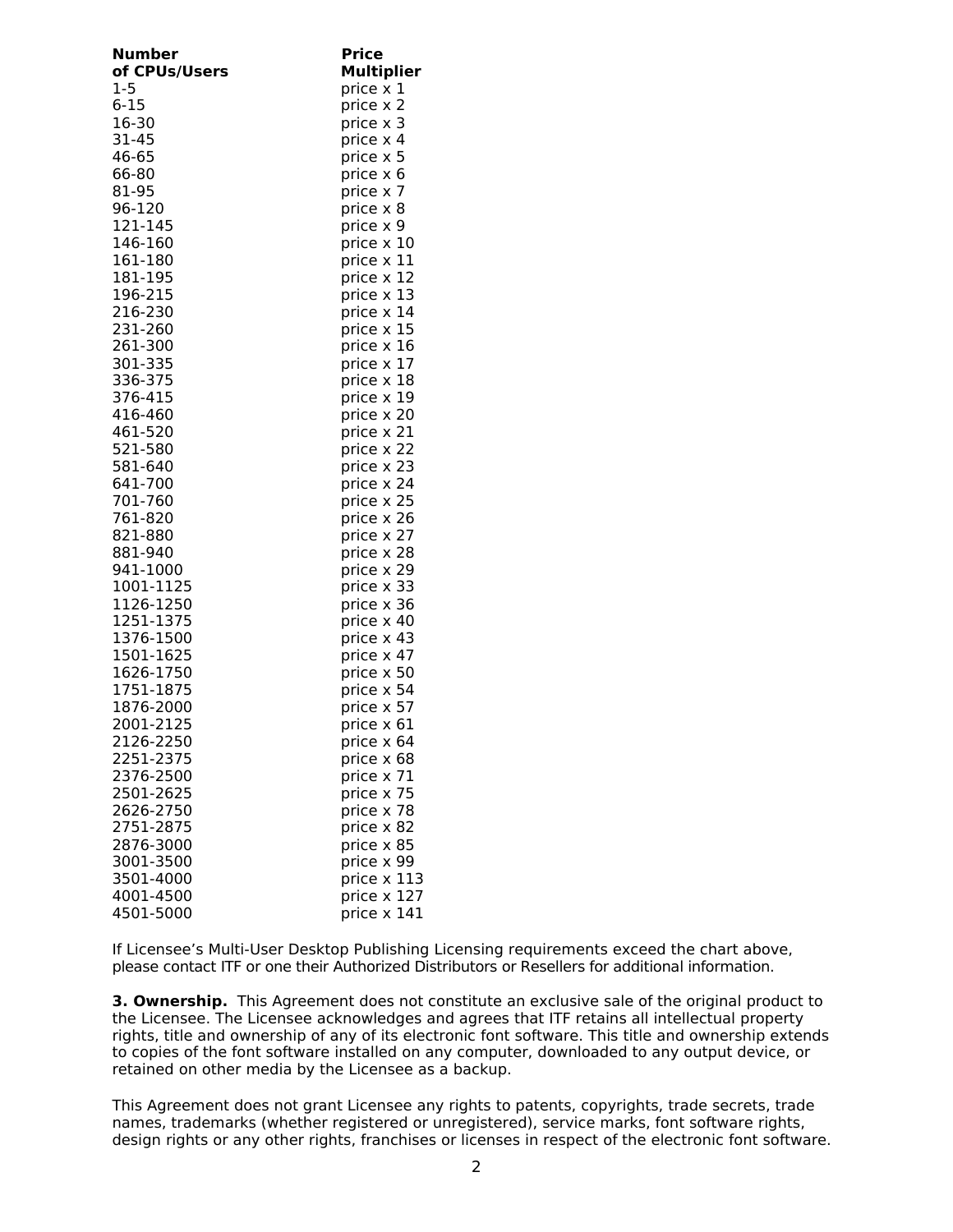The font software is protected by copyright including without limitation, by United States Copyright Law, international treaty provisions, and applicable laws in the jurisdiction of use. ITF reserves all its rights under these laws.

The Licensee further acknowledges and agrees that the structure, organization and source code of the font software are valuable trade secrets and confidential information of ITF. No rights are granted to Licensee other than a license to use the electronic font software on the terms expressly set forth in this Agreement.

Wherever and whenever design and production credits are displayed (such as a colophon), user of this font software agrees to list the font names and credit International TypeFounders as the trademark and copyright owner.

**4. Copy Restrictions.** This product is copyrighted and contains proprietary information and trade secrets of ITF. Unauthorized copying of this product is expressly forbidden. Licensee is permitted to create backups of the font software, provided that: (a) they are stored only at the site where this product is licensed, and (b) the full copyright information is included with each backup copy. Licensee may be held legally responsible for any infringement of ITF's intellectual property rights that is caused or encouraged by Licensee's failure to abide by the terms of this Agreement.

**5. Permitted Uses.** Licensee **may** use the licensed software to: create **commercial** print-only advertising for magazines, newspapers, brochures, and flyers; design and produce **noncommercial** printed books and magazines; letterheads, and business cards; design and produce **non-commercial** documents to disseminate personal, internal, or business information; and for non-commercial PDF embedding.

Licensee **may** also provide third-party users, such as service bureaus and printers, with "print and preview only" documents for uses described in the paragraph above.

This product is licensed **only** to the Licensee, and **may not** be transferred, sold, leased, rented, conveyed, lent, shared, assigned, distributed or sublicensed to any third party at any time without the prior written consent of ITF.

Licensee **may not** modify, make error corrections, merge, extract, enhance, translate, adapt, alter, decompile, disassemble, decrypt, reverse engineer, change or alter the embedding bits, the font name, copyright or trademark information, nor any other proprietary or legal notices contained in the font software, nor seek to discover the source code of the font software, convert into another font format, encoding, create bitmaps, create web fonts such as EOT, WOFF, WOFF2, or similar technology with third party tools or otherwise, add or subtract any glyphs, symbols or accents.

Licensee **may not** create font variants or weights (e.g. bolds, italics, etc.), extend the language support, or create any other derivative works based on the electronic font software in this product in whole or in part, whatsoever. Licensor owns any and all rights and title to any unauthorized derivative works.

Licensee **may not** supply, directly or indirectly, any ITF font software to any other firm, business, third party or individual for any type of modifications or updates whatsoever. If the Licensee needs to modify or update the font software in anyway in the future, ITF (Licensor) solely will perform and invoice this additional work at its normal prevailing rates.

Licensee **may not** duplicate, modify, adapt, translate or create derivative works based on the printed materials that may have been supplied with this product.

It is a breach of this License Agreement to use the product in any way that infringes the rights of Licensor or any third party under copyright, trademark, patent or any other laws. In the event of infringing uses by Licensee, this License Agreement terminates immediately, and Licensee is solely responsible for any such infringing uses including all legal and other damages that may be incurred.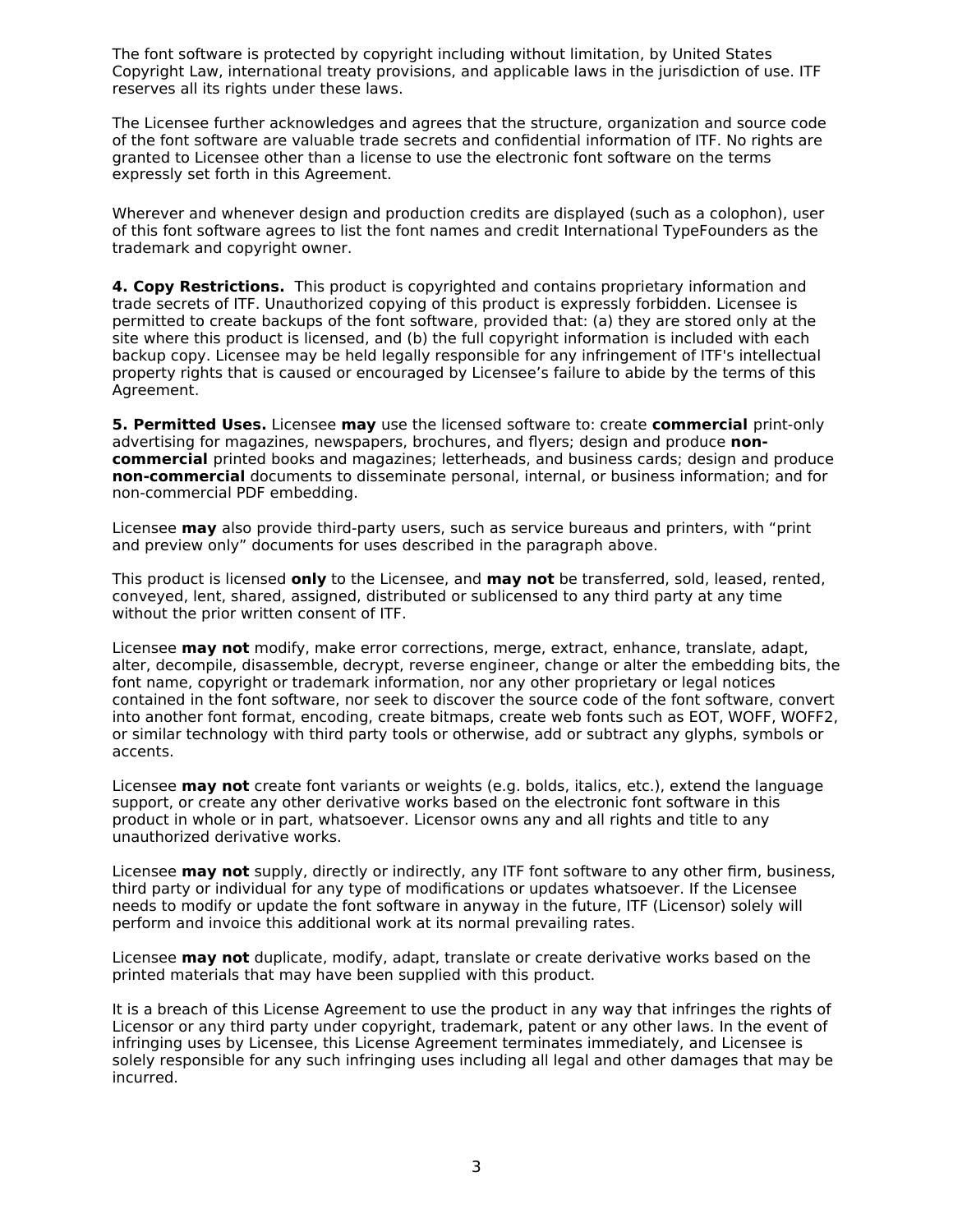Should it be necessary for Licensor to bring proceedings against Licensee to enforce the terms and conditions stated in this License Agreement, Licensor shall be entitled to receive its costs and reasonable attorneys' fees.

**6. No Other Use.** Licensee is only granted the rights expressly stated in this Agreement. Licensee may not use the ITF font software for any other use whatsoever.

**7. Embedding Restrictions.** PDF embedding of the font software into PDF documents is only permitted in a secured read-only mode that allows only printing and viewing, and prohibits editing, enhancing or modifying the text by means of obfuscation or encryption. Licensee must ensure that recipients of PDF documents cannot extract the ITF font software from such PDF documents or use the embedded font software for editing purposes or for the creation of new documents.

**8. Special Font Licensing. Special Font Licenses** cover a host of uses and applications not covered by this License. For example, the purchase of a **Special Font License** upgrade allows the Licensee to embed and subset the font software into a video game or iOS/Android apps.

Without limitation, and in addition to other prohibited uses described in this Agreement, and all commercial for-profit usage requires a **Special Font License** upgrade for additional licensing usage rights directly from the Licensor, and is required for the following scenarios or items:

Web servers; server-based applications; SAAS (Software As a Service) systems; VPN; web-to-print technologies; web fonts (page views only); static or animated graphic images; digital ads (HTML5, or otherwise); rich media; editable PDFs; PDF editing software (such as PitStop, uPDF); PowerPoint; DPS; slide presentations; Flash; Silverlight, or other non-static files or situations where the font software is embedded or subset into electronic documents that permit editing, selecting, enhancing or other modification of the text; e-Publishing; e-Pub; MOBI; AZW/KF8/KFX; e-Books; e-Zines; digital or printed greeting cards of any kind sold for commercial gain; conversion into any kind of Scalable Vector Graphics (SVG), or any other similar vector or rasterized formats; bitmap fonts, rasterized fonts, and obfuscated or encrypted fonts; book covers, book jackets; printed, for-profit books and magazines; digital news media; digital retail marketing; subscription services; graphic image assets; any and all social media networking mechanisms (SNS); iApps; iOS; Android; phones and smartphones; mobile devices; handheld reader devices; e-readers, proprietary reader devices, OEM Licensing; motion pictures; videos; web videos; cameras; television; DVR menus; movie trailers, credits, and acknowledgments; syndication (broadcast, web, and print); fonts incorporated into videos, film clips or movies on the web; incorporating the font software into Licensee's computer hardware, software or any other products; applications (apps)/programs; interfaces; interactive media; EPOS, WEPOS, and POSReady; cash tills or cash registers; operating systems; electronics; electronic books; electronic games; video games; gaming consoles such as Xbox, Nintendo, and PlayStation; virtual reality devices and environment generators; machines and devices; vending machines; kiosks; ATMs; IPTV, Hybrid IPTV, WebTV, and web streams; Smart TVs; intra-TV or digital graphic display systems (Intranet); LED displays or similar electronic display mediums; CRM, ECRM and ERP systems; sports scoreboards; message or news displays and tickers; video advertising; L&D; SharePoint; automotive displays; signage (web and print, static or animated); POP or POS displays; alphabet products; die-cut or stencil products; tattoos; scrapbook products or software; exhibitions/trade show displays; adhesive or rub-on lettering or stickers; rubber stamps; postage stamps; sewing and embroidery machines; monogramming; plotters; printers; application software for broadcast graphics, such as software provided by Avid, ChyronHego, Harris, Vizrt; commercial merchandising and goods for sale; clothing, apparel, and accessories; retail; retail packaging; physical goods; set props; toys; board games; unique branding situations; and any or all other unique usage, new applications or future technologies, irrespective of operating systems or platforms.

Any logo, trademark, service mark, graphic file, EPS file, illustration, software, etc., created, modified, or derived from the ITF font software is always licensed in accordance with the **Permitted Uses** contained in this Agreement, and may require a **Special Font License** in certain situations.

Under no circumstances will ITF be responsible for modified and/or regenerated software that is created or derived from the original ITF font software.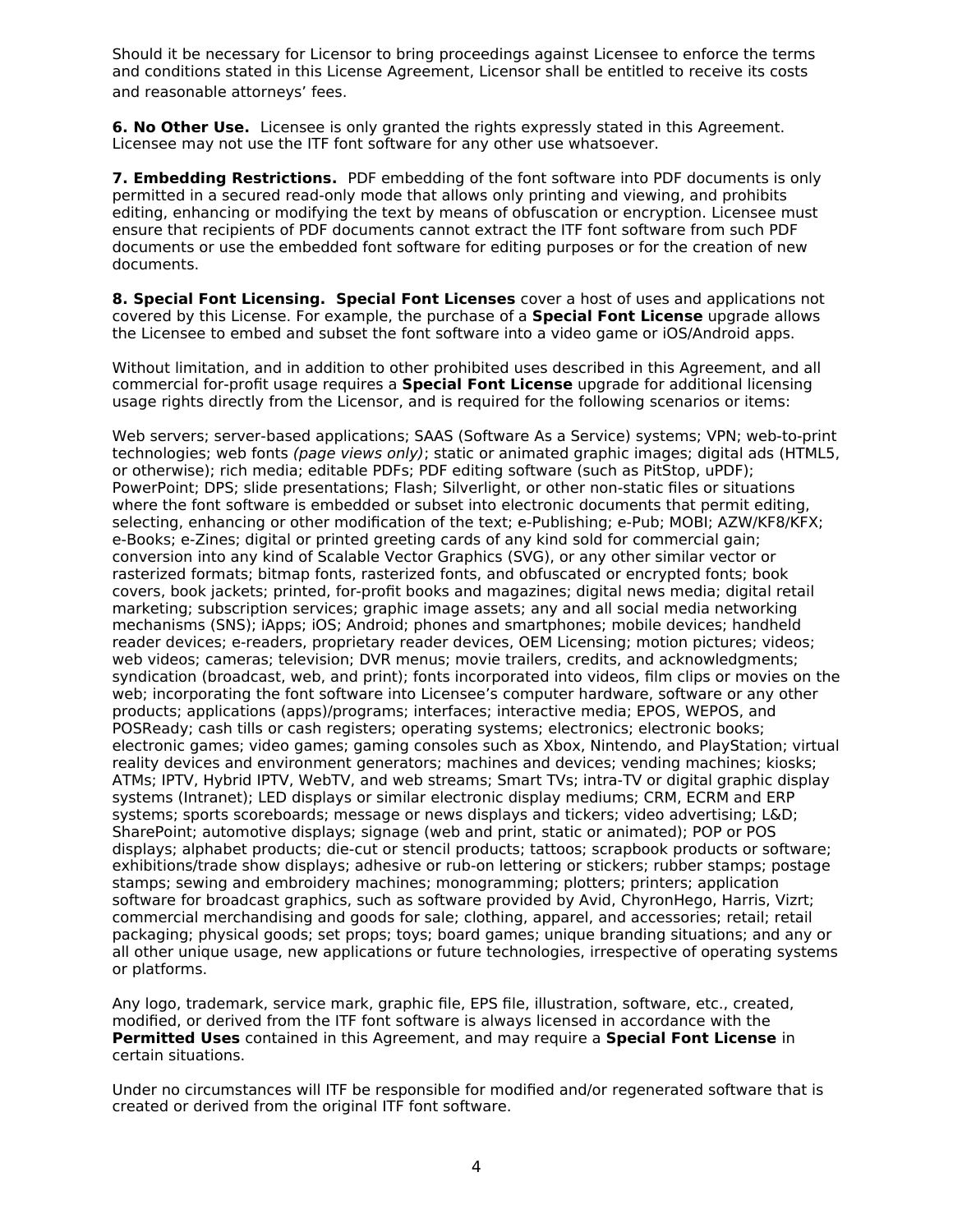**Using any and all ITF software without the appropriate Special Font License is expressly prohibited.** 

**9. Important information regarding Special Font Licensing** and/or **Enterprise Licensing.** All **Special Font Licensing** and/or **Enterprise Licensing** can only be approved, issued and administered directly from ITF. If Licensee requires further information or have any questions regarding **Special Font Licensing** and/or **Enterprise Licensing** for any of the ITF collections, Licensee must contact ITF directly. [info@internationaltypefounders.com](mailto:info@internationaltypefounders.com)

10. Limited Warranty. ITF software products contain no open-source code, unless explicitly stated in writing to the contrary. If the media or the font software contained in this ITF product is found to be defective within 90 days of the date of delivery to the Licensee, ITF will provide suitable replacements at no charge to the Licensee.

ITF will only provide a replacement during this limited warranty period if the Licensee can provide proof of purchase, if malfunctions in the previous product are reproducible, and if immediate notice and sufficient detail of such malfunctions are supplied to ITF.

The entire risk of performance and quality of this product is with the Licensee. ITF does not warrant that this product will operate with all other software products, or that it will satisfy Licensee's requirements. ITF's entire liability to the Licensee will not extend beyond replacement of defective media or refund of the purchase price. In most circumstances and situations, the font software is nonreturnable and nonrefundable. Any refunds need to be approved in writing and will be made at the sole discretion of ITF.

11. Disclaimer. EXCEPT AS EXPRESSLY PROVIDED ABOVE, THIS PRODUCT IS PROVIDED "AS IS". ITF DOES NOT MAKE ANY WARRANTY OF ANY KIND, EITHER EXPRESSED OR IMPLIED, INCLUDING, BUT NOT LIMITED TO, THE IMPLIED WARRANTIES OF MERCHANTABILITY AND FITNESS FOR A PARTICULAR PURPOSE. NO ORAL OR WRITTEN INFORMATION OR ADVICE GIVEN BY ITF, ITS DEALERS, DISTRIBUTORS, AGENTS, OR EMPLOYEES WILL CREATE A WARRANTY OR IN ANY WAY INCREASE THE SCOPE OF THIS WARRANTY, AND LICENSEE MAY NOT RELY UPON ANY SUCH INFORMATION OR ADVICE. ITF SHALL NOT BE LIABLE FOR ANY DIRECT, INDIRECT, CONSEQUENTIAL, OR INCIDENTAL DAMAGES OR ANY OTHER DAMAGES OF ANY KIND WHATSOEVER (INCLUDING DAMAGES FROM LOSS OF BUSINESS PROFITS, BUSINESS INTERRUPTION AND LOSS OF BUSINESS INFORMATION) ARISING OUT OF THE USE OR INABILITY TO USE THIS PRODUCT.

Because laws governing the exclusion or limitation of liability for consequential or incidental damages vary, the above limitation may not be applicable.

**12. Update Registration.** At its option, ITF will, from time to time, provide updates of this product to Licensees who have opted into receiving updates in their **RoosterFonts.com** user profile.

13. Termination. This Agreement is effective until terminated. This Agreement will terminate automatically without notice or obligation from ITF, if the Licensee fails to comply with any provision or clause contained herein, or upon your bankruptcy. Upon termination of this Agreement, the Licensee must: (a) destroy all copies of the electronic font software, including the copy on the disk media originally provided in this product, (b) destroy all written materials provided with this product, if any, and (c) provide ITF with written verification that the product has been destroyed. The balance of this Agreement shall survive any such termination of license rights.

**14. General.** Nothing in this Agreement is intended to, or shall be deemed to, establish any agency, partnership or joint venture between Licensee and ITF, nor authorize either Licensee or ITF to make or enter into any commitments for or on behalf of the other.

Licensee shall, at ITF's request, procure and execute, or procure the execution of any and all such other documents, as ITF may require from time to time in order to enable ITF to protect, perfect, enforce or enjoy ITF's Intellectual Property Rights.

No person who is not a party to this Agreement shall have any rights to enforce any terms of this Agreement. This Agreement shall be binding upon and inure for the benefit of the personal representatives and successors in title and assigns of each of ITF and Licensee.